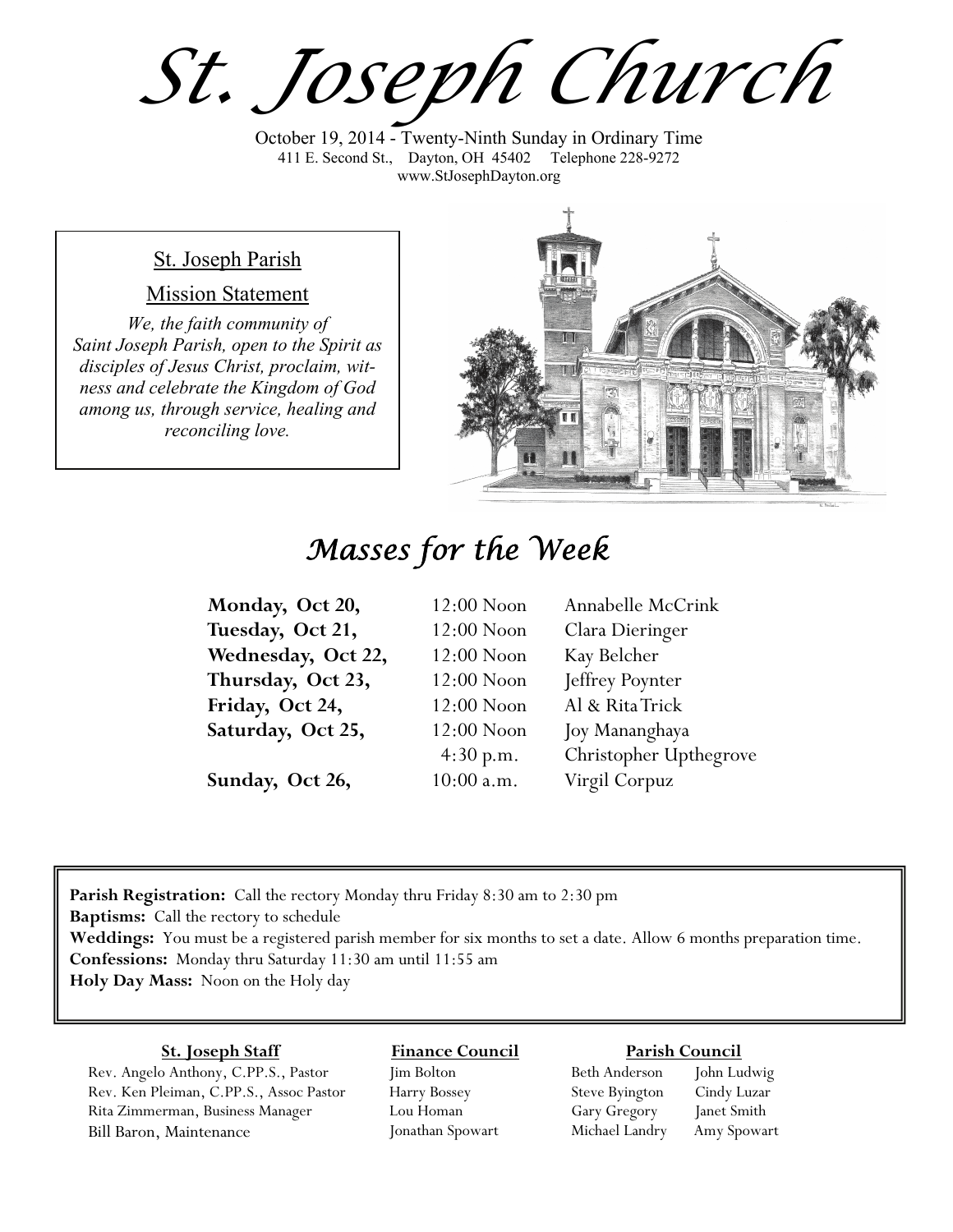# *St. Joseph Update*

### *Ministry Fair - Next Weekend October 25th & 26th*

Join us after the 4:30 and 10:00 Masses in the school cafeteria to learn more about the various ministries in the parish. Members of each ministry will be available to answer questions. Stop by for a hot dog on Saturday and coffee and donuts on Sunday.

Our volunteers have been much needed and appreciated during the past year. There are many ways you can volunteer, from helping on a committee, serving on the altar, taking communion to the homebound, helping in the office or praying for those in need.

### *World Mission Sunday*

Today is World Mission Sunday! We are invited today to reach out and help build the church in Mongolia, the world's youngest Catholic Church, as well as local churches throughout the Missions, in the most remote areas across the world. Your prayers and generous gift to the Society of the Propagation of the Faith in the collection today help the work of priests, religious and lay leaders in Mongolia and throughout the Missions who offer the poor practical help and the experience of God's love and mercy, His hope and peace. Please keep the Missions in your daily prayers. Please be as generous as you can in today's collection. For more information, please visit www.IAmAMissionary.org.

## *Synod on the Family*

Sunday, October 19th marks the close of the **Synod on the Family** that took place in Rome. The Second Synod on the Family will take place next year, October 4-25, 2015. Continue to pray for the strengthening of family values as well as for those families that are hurting in any way.

## *Prayer of the Holy Family*

Jesus, Mary and Joseph, in you we contemplate the splendor of true love; to you we turn with trust. Holy Family of Nazareth, grant that our families too may be places of communion and prayer, authentic schools of the Gospel and small domestic Churches.

Holy Family of Nazareth, may families never again experience violence, rejection and division: may all who have been hurt or scandalized find ready comfort and healing.

Holy Family of Nazareth, may the Synod of Bishops make us once more mindful of the sacredness and inviolability of the family and tis beauty in God's plan. Jesus, Mary and Joseph, graciously hear our prayer. Amen.

### *CPPS Blood Drive*

Will you share what is most precious? "The life of a living body is in its blood," we read in Leviticus 17:11. We have the opportunity every day to donate that which is most precious to us, a portion of our life, our blood, to others. Because we will never know who receives it, it is the ultimate gift. One could even see it as an imitation of Christ, who poured out his Blood for us.

 As part of the jubilee/celebration of their 200th anniversary in 2015, the Missionaries of the Precious Blood, who minister in this parish, are organizing a blood drive and we hope the parishioners of Region 7 will participate. Our founder, St. Gaspar del Bufalo, once said that he wished he had a thousand tongues to proclaim the Precious Blood of Jesus. We want to gather a thousand units of blood during our jubilee year as a way to thank God for the blessings he has given us, and to share those blessings with others in need.

Our blood drive will take place on **October 21, 2014 at the Community Blood Center at 349 S. Main Street, Dayton**. Their friendly and professional staff will take good care of you—and enable you to take care of others. Sign-up sheets are posted in the back of church or you can register on-line at the Blood Center website. Please help us pass along God's blessings to others by being part of our blood drive!

### *Prayer List*

 *Please keep the following people in your prayers. Please call the rectory if you would like someone added to the prayer list.* 

*Patricia Bornhorst Bennett Hart Greg Bowers Marie Henry Susan Busch Brittany Keirns Pamela Cabrera Randy Kramer Fran & Al Dabrowski Bill Lauber Joyce Craig Chris Luehrs Nancy Dolan Lindsey Luehrs George Dopf Milo Nickles Rachel Dudley Joe Moretto Dolores Dunigan Robert Morris Earl Evans Jr Anna Pole Mary Fiste Stephanie Potter Joseph Franchina Isaiah Ramsey Darrel Francis Tony Riggs Gail Gaeth Gerry Slattery Richard Gill Ed Sullivan Jim Hanerty Betty Wenzel*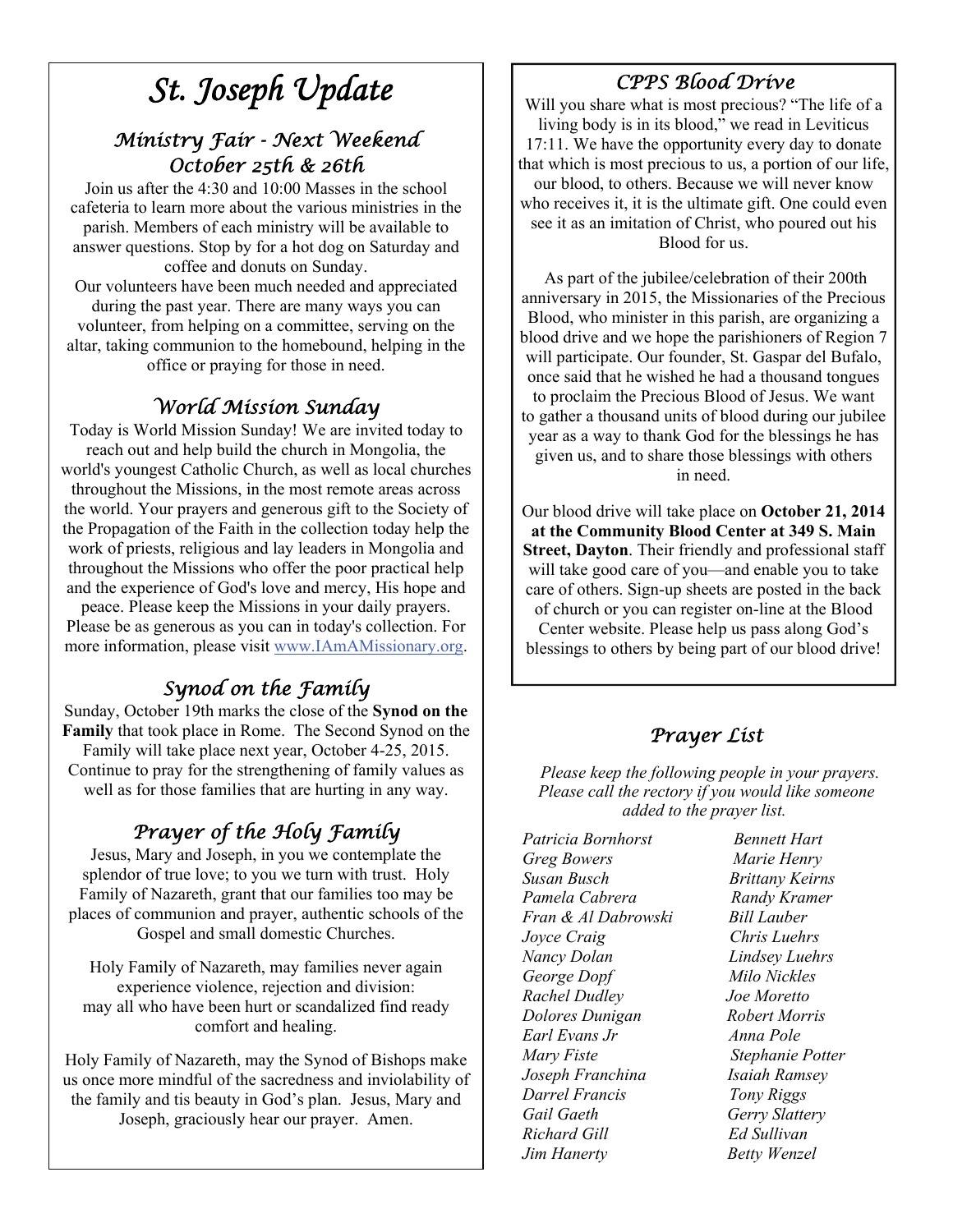## *Pastor's Corner*

Jesus' famous statement in today's gospel—"repay to Caesar what belongs to Caesar and to God what belongs to God"—is sometimes cited as evidence for the need to separate the secular from the religious, or in this country, the State from the Church. If we are focusing on God, do the affairs of the world matter? How much do we allow God to enter into our lives?

Some years ago, I was in a spiritual care program at a large Chicago hospital. In this program theology students and other laypeople worked as hospital chaplains in order to receive some real world pastoral training. The most difficult aspect of my time there was dealing with death. At first I prayed that I would not say anything wrong; then I realized it didn't matter too much what I said. It was important for me to listen and to sit with the family.

One day a young, married father of two was brought into the ER. He had stopped in a store on his way home from work and was shot during a robbery. He was technically brain dead and his wife and mother were struggling with this news. They were still in shock and agonizing over what to do next. As with injuries of this type, the patient is seen by medical personnel as a potential organ donor. A couple of nurses had mentioned this to the family and the family had refused to talk about it. I was called in as chaplain. It became apparent to me that the nurses wanted me to convince the family to sign the appropriate papers. As a chaplain, I believed I was there to comfort them and pray with them. It was not my job to convince the family to make particular medical decisions, especially when it was against their wishes. Although I know the value of organ donations, I was hesitant to act. For the family it was not simply a matter of donating organs; in order to do so, they would be the ones who would be pulling the plug, an agonizing prospect. The nurses became frustrated with my refusal to do what they wanted. They had a good goal in sight, to have some good come out of a senseless death.

Were the nurses, in their zeal to save other lives, ignoring the feelings and needs of the family? Was my desire to focus only on the family helping to prevent the potential gift of life to others? As with most human interactions, there is no clear right or wrong. All of us were acting with good intentions. So, what is the proper relationship between God and the world? We can't elevate God and godly things to such an unworldly state that He has no relevance in our daily lives. The Incarnation of Jesus showed God's desire to be intimately involved in our world. And if we are to repay to God what belongs to God, we must ask, "What belongs to God?" As Creator, everything belongs to God, all creation, all life. We must strive to intentionally keep God in our lives, to face important decisions as if we have the mind and heart of God. Br. Matt

## *Interested in a fun date night of laughter and learning?*

The Holy Trinity, St. Joseph and Emmanuel Pastoral Region is hosting an "I Believe in Marriage" speaker series for married and engaged couples! Come and enjoy food and fellowship while rediscovering what it means to build a life giving, Sacramental Marriage. The third and final presentation will be:  **Nov. 9th at St. Joseph's, in the school cafeteria, from 6:30 – 8:30pm.**

 Our presenter will be **Father Eric Bowman,** the Pastor of Transfiguration Church and Administrator of the Transfiguration Retreat Center in West Milton, Ohio. He will be talking about Sacramental Marriages and the Catholic Church. Babysitting is available but space is limited so call the parish office to register your children if you plan to attend the talk (228-9272).

Watch for information on the "I Believe in Marriage" Dinner and Dance night on February 13th!